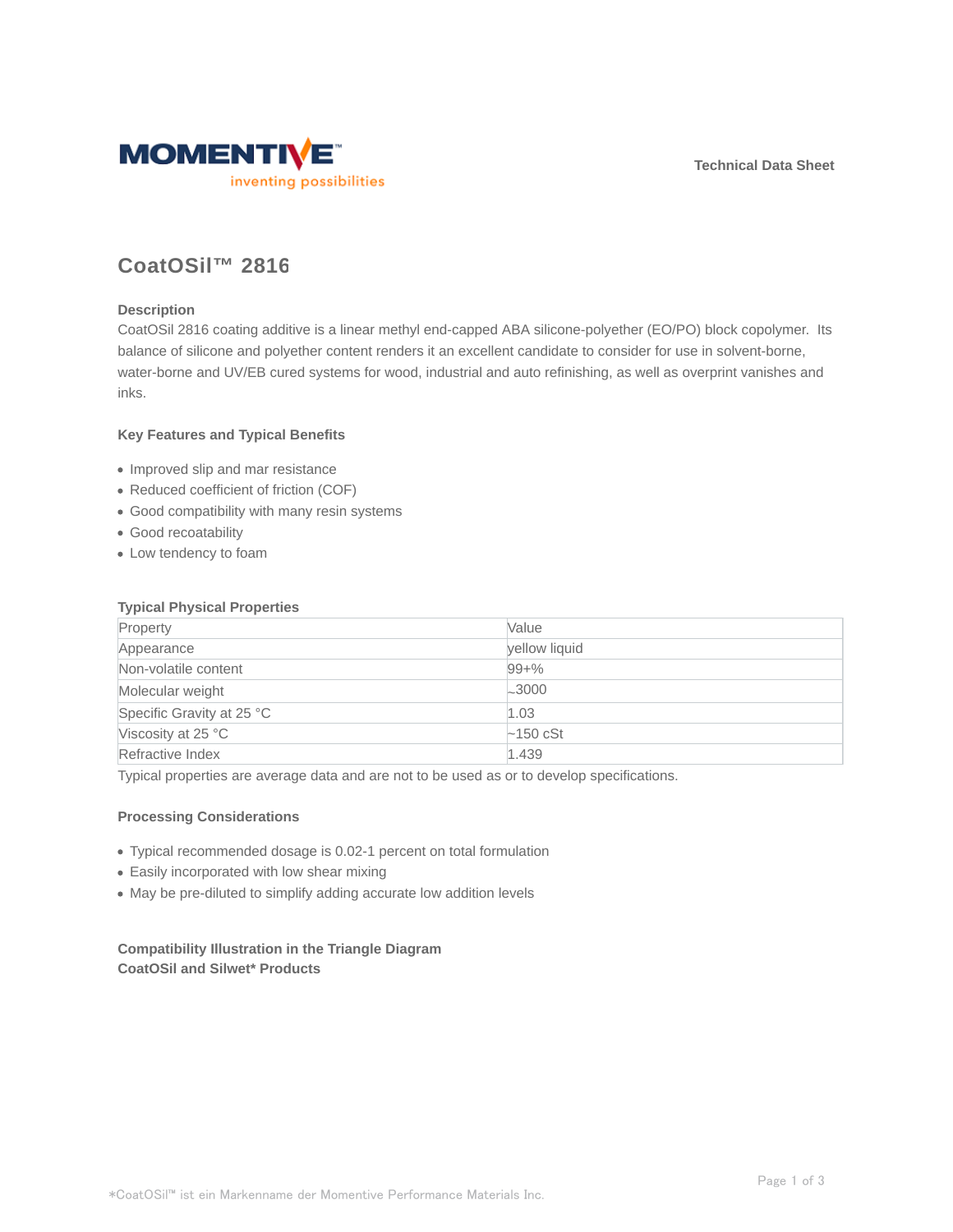

## **Solubilities**

| D: disperse, S: soluble            |     |     |      |  |
|------------------------------------|-----|-----|------|--|
| mixing ratio parts by weight       | 1:2 | 1:9 | 1:19 |  |
| Water                              |     |     |      |  |
| <b>IPA</b>                         |     |     |      |  |
| Butyl acetate                      |     |     |      |  |
| dimethylbenzene                    |     |     |      |  |
| Petroleum ether                    |     |     |      |  |
| n-hexane                           |     |     |      |  |
| Proprylene glycol monomethyl ether |     |     |      |  |

#### **Patent Status**

Standard copy to come

#### **Product Safety, Handling and Storage**

Standard copy to come

#### **Limitations**

Standard copy to come

#### **Contact Information**